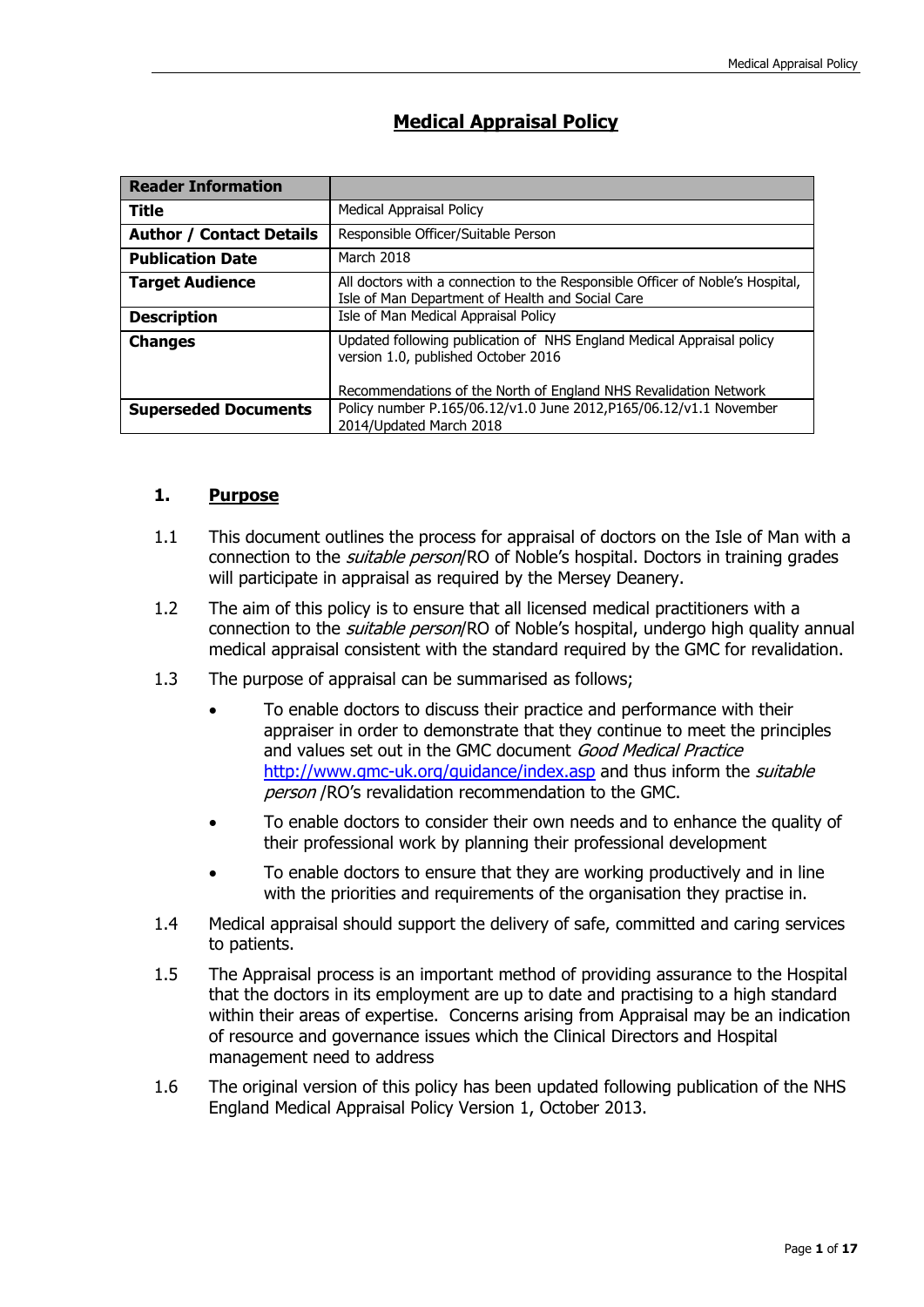# **2. Definition of Appraisal**

- 2.1 Medical appraisal is the appraisal of a doctor by a trained appraiser, informed by supporting information defined by the GMC, in which the doctor demonstrates that they are practising in accordance with the GMC Good Medical Practice Framework for Appraisal and Revalidation <http://www.gmc-uk.org/doctors/revalidation/12382.asp> across the whole of the scope of their practice.
- 2.2 NHS England Revalidation team has published a piloted and tested model of medical appraisal, the *Medical Appraisal Guide (MAG)* which complies with needs of revalidation [http://www.england.nhs.uk/revalidation/wp](http://www.england.nhs.uk/revalidation/wp-content/uploads/sites/10/2014/03/mag-mod-app-frm.pdf)[content/uploads/sites/10/2014/03/mag-mod-app-frm.pdf](http://www.england.nhs.uk/revalidation/wp-content/uploads/sites/10/2014/03/mag-mod-app-frm.pdf) .
- 2.3 All doctors wishing to practice medicine in the UK and Isle of Man need to hold a licence to practise which will be subject to revalidation and renewal every 5 years. Annual appraisal is an essential requirement for revalidation.
- 2.4 Appraisal for NHS consultants was introduced in 2001, for general practitioners (GPs) in 2002 and for non-Consultant grade staff in March 2003.
- 2.5 Appraisal is a tool which helps individuals consider their performance and development needs in the context of:
	- 2.5.1 The requirements of their current role;
	- 2.5.2 Evolving needs of their organisation;
	- 2.5.3 Developments within the specialty/profession;
	- 2.5.4 Personal development needs.
- 2.6 Appraisal is an opportunity to review performance, confirm good medical practice, identify and address working environment issues, optimise skills and resources, discuss opportunities and aspirations, consider one's contribution to the service, discuss and plan personal development needs. The appraisal discussion includes challenge, encourages reflection and generates a Personal Development Plan (PDP) for the year ahead.
- 2.7 Annual appraisal is a contractual requirement for all doctors and dentists employed in the DHSC and forms part of their Terms and Conditions of Service. Pay progression for Consultants and SAS doctors is dependent on satisfactory participation in the appraisal process.
- 2.8 Appraisal must be based on verifiable supporting information that reflects the whole breadth a doctor's practice and informs objective evaluation of its quality. Evidence must be drawn from actual practice and include comparison with relevant and appropriate performance data from local, regional and national sources.
- 2.9 The overall aim of appraisal is to encourage and support every member of medical and dental staff to reach and sustain a high standard of performance and ensure that the highest quality of clinical care is provided to patients. Appraisal forms a key part of the process of assuring the quality of clinical care in the DHSC.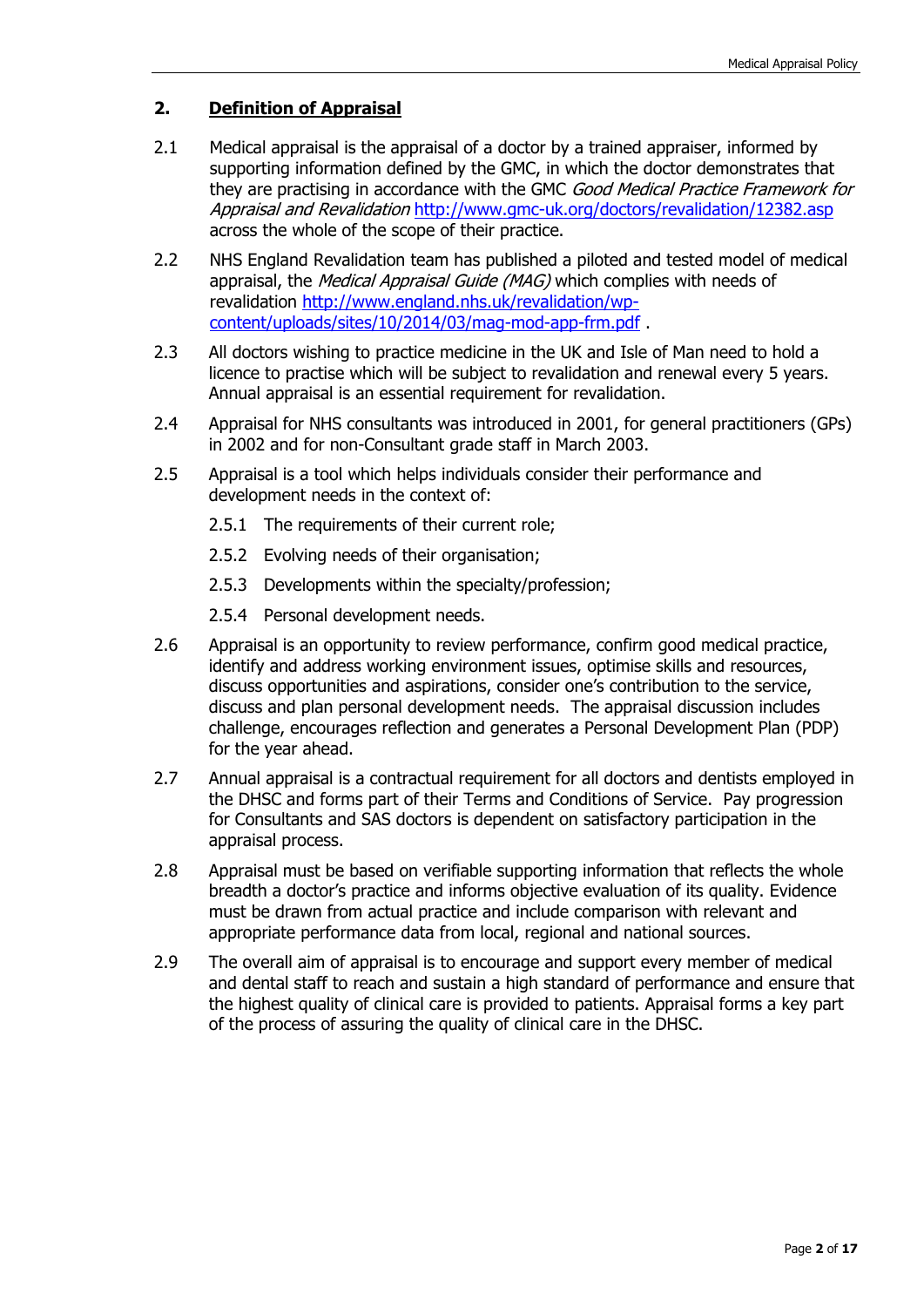# **3. Policy**

- 3.1 This policy applies to all medical staff with a connection to the *suitable person*/RO of Noble's Hospital, Isle of Man.
- 3.2 Locum doctors
	- 3.2.1 Locum doctors directly employed by Noble's hospital on a temporary or fixed contract, and who do not have a prescribed connection elsewhere, will be appraised under this policy. Such doctors will not automatically be allocated an Appraiser through the hospital Revalidation and Appraisal team but must apply to the team if they wish to use the hospital appraisal system.
	- 3.2.2 Locum doctors employed through a locum agency are responsible for making their own arrangements for appraisal in line with the policy of their own Designated Body/RO.
	- 3.2.3 Locum doctors employed through an agency who spend the majority of their working year at Noble's Hospital (6 months or more) may request an appraisal through the hospital appraisal system but will be required to pay a fee to the hospital equivalent to the payment made by the hospital to their appraiser. Such locums will not automatically be allocated an appraiser through the hospital revalidation and appraisal office but must apply to that office if they wish to use the hospital appraisal system.

#### 3.3 Joint Appointments/Visiting Consultants

- 3.3.1 Doctors who are employed by more than one employer or visit Noble's Hospital as part of their working week will require only one appraisal, normally by the lead employer.
- 3.3.2 Where possible, the Hospital will contribute relevant information to the appraisal carried out at the doctor's base hospital. In all cases where a concern is raised about a visiting Consultants clinical practice at Noble's Hospital, those concerns will be communicated by the suitable person/RO to the RO at the base Hospital.
- 3.4 General Medical Practitioners and those working in allied Primary Care environments (E.g. MEDS, Benefit assessments, Public Service medicals).

# **4 Roles and Responsibilities**

4.1 **The Medical Director** is accountable to the Chief Executive of the Department of Health and Social Care for ensuring that all doctors employed at Noble's hospital undergo annual appraisal in line with this policy.

# 4.2 **The suitable person/Responsible Officer (RO) is responsible for;**

- 4.2.1 Ensuring that a system of medical appraisal is in place that complies with the needs of GMC revalidation.
- 4.2.2 Appointing a hospital Appraisal lead, and SAS doctor revalidation and appraisal lead;
- 4.2.3 Appointing appraisers who are medically qualified and have received appropriate training in appraisal.
- 4.2.4 Ensuring that sufficient Appraisers are recruited and have adequate training, including providing information and opportunities for training in appraisal and and developing training programmes for appraisers;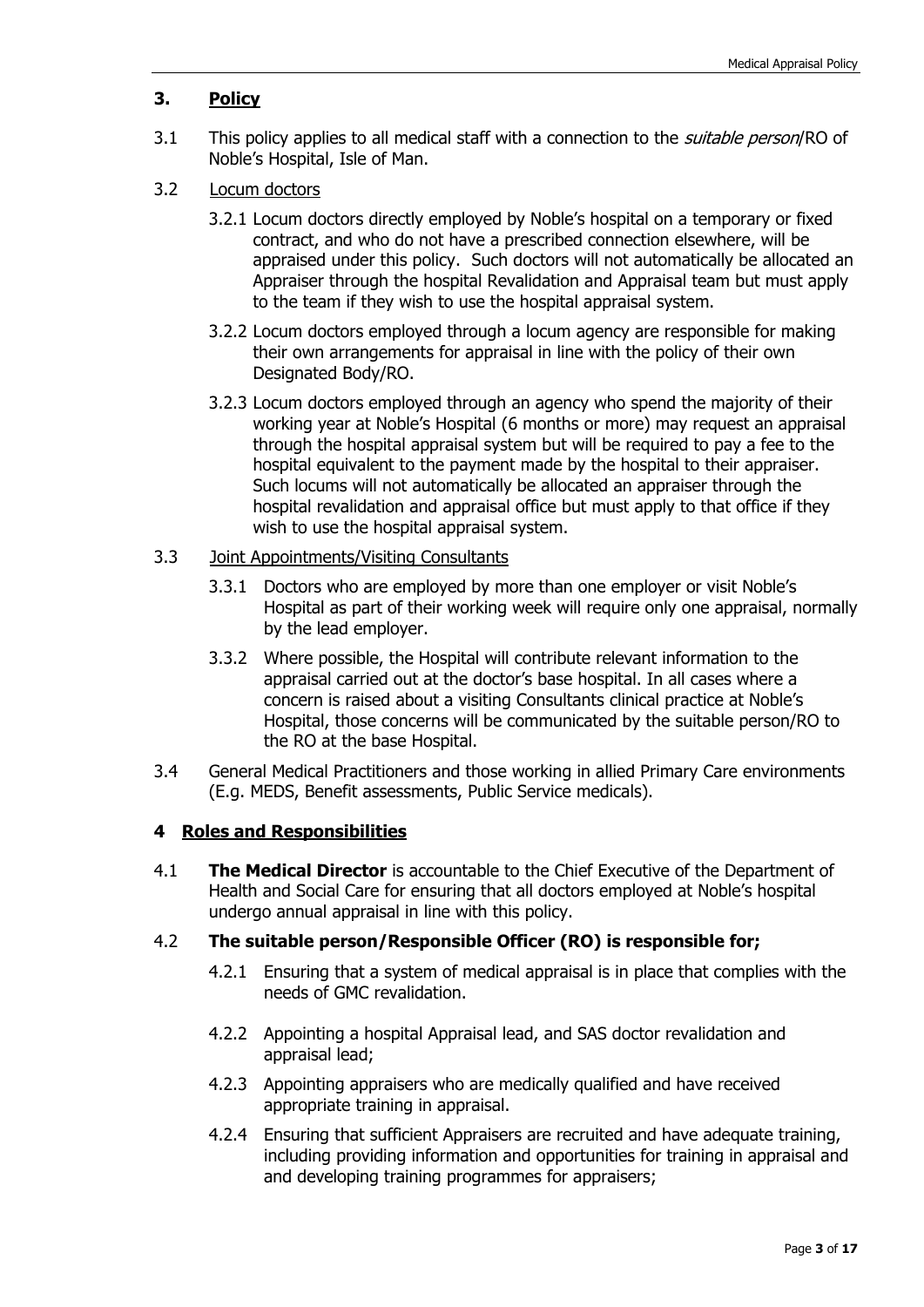- 4.2.5 Establishing an appraisal data base;
- 4.2.6 Monitoring and reviewing progress on the number and quality of appraisals during the appraisal cycle;
- 4.2.7 Ensuring common themes and concerns arising from appraisal are collated;
- 4.2.8 Informing the Medical Director and Hospital Manager of serious issues arising from individual appraisals;
- 4.2.9 Ensuring the appropriate documentation and storage of information with regard to the appraisal process and provide evidence of quality of appraisal to external review;
- 4.2.10 Reporting to Noble's Senior Management Team on the progress of the Appraisal process within the Isle of Man;
- 4.2.11 Maintaining links with other suitable persons/ROs through the national and regional RO networks and communicating concerns about doctors employed at more than one site;
- 4.2.12 Nominating the Appraiser for all Clinical Directors, Director of Medical Education and the Appraisal Lead.

#### 4.3 **The Head of Human Resources is responsible for**:

- 4.3.1 Ensuring that all new medical and dental practitioners, (full time, part time, locum, Honorary or permanent) receive a copy of the Appraisal Policy and receive appropriate Appraisal Awareness Training at Induction;
- 4.3.2 Undertaking a pre employment check for all new medical employees including evidence of previous appraisal and name of their existing/ previous Responsible Officer;
- 4.3.3 Providing information to the Appraiser and *suitable person*/RO about the attendance at work record of appraisees.
- 4.3.4 Informing the revalidation team of any new medical staff employed to work for the DHSC.

# 4.4 **The hospital Appraisal Lead is responsible for**:

- 4.4.1 Acting as Chairman of the Appraiser Support Group (ASG) and arranging a minimum of three ASG meetings per year;
- 4.4.2 Nominating the appraiser for every consultant with the exception of themselves, the Medical Director, Suitable Person/RO, Clinical Directors and Director of Medical Education.
- 4.4.3 Liaising with the Suitable Person/RO to ensure that there are sufficient numbers of active Appraisers within each Clinical Division;
- 4.4.4 Ensuring that Appraisal training is established and Appraisers encouraged to attend;
- 4.4.5 Establishing and maintaining mechanisms to monitor and Quality Assure the appraisal process in the Hospital. This will include arranging for at least one appraisal conducted by new Appraisers during their first year to be observed by a 3<sup>rd</sup> party. The Appraisal Lead may act as observer or delegate this task to another experienced Appraiser. The permission of the Appraisee and Appraiser will be obtained prior to this observed appraisal;
- 4.4.6 Providing the suitable person/RO with an annual Appraisal report.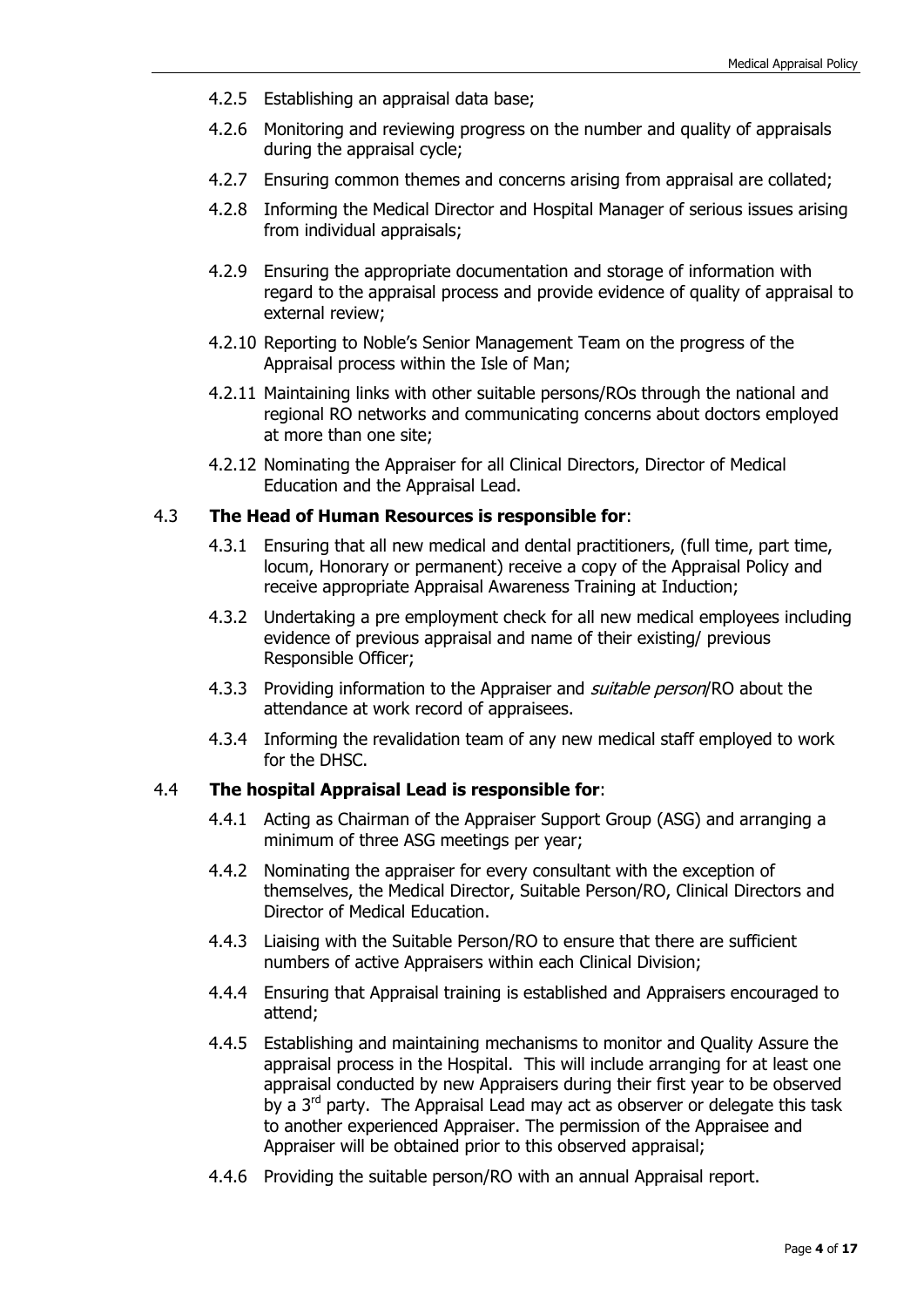# 4.5 **The Specialty Doctor Revalidation and Appraisal lead (SAS RAP) is responsible for**:

- 4.5.1 Nominating on an annual basis an Appraiser for all non-consultant medical staff;
- 4.5.2 Ensuring that all SAS doctors are familiar with and engaged in appraisal and revalidation.

# 4.6 **The GP Appraisal Lead is responsible for:**

- 4.6.1 Nominating the appraiser for every GP with the exception of themselves.
- 4.6.2 Liaising with the suitable person/RO to ensure that there are sufficient numbers of active Appraisers for general practice;
- 4.6.3 Ensuring that Appraisal training is established and Appraisers encouraged to attend;
- 4.6.4 Establishing and maintaining mechanisms to monitor and quality assure the appraisal process in general practice. This will include arranging for at least one appraisal conducted by new appraisers during their first year to be observed by a  $3<sup>rd</sup>$  party. The Appraisal Lead may act as observer or delegate this task to another experienced Appraiser. The permission of the Appraisee and Appraiser will be obtained prior to this observed appraisal;
- 4.6.5 Providing the suitable person/RO with an annual appraisal report.
- 4.6.6 Ensuring that all newly employed medical practitioners (full time, part time, locum Honorary or permanent) receive a copy of the Appraisal policy and receive appropriate Appraisal Awareness Training at Induction.

# 4.7 **The Clinical Directors are responsible for;**

- 4.7.1 Ensuring Medical practitioners have adequate time in their supporting professional activity to prepare for and participate in appraisal;
- 4.7.2 Ensuring that relevant supporting information about clinical activity and outcomes within their Division is provided to the doctors and their Appraiser prior to their annual appraisal.
- 4.7.3 Encouraging and facilitating doctors to undertake development activities as identified in their Personal Development Plan;
- 4.7.4 Working cooperatively with the Medical Director to address issues raised through appraisal;

# 4.8 **Appraisers are responsible for**:

- 4.8.1 Following the process and time scales described in Appendix 2;
- 4.8.2 Undertaking all work relating to the appraisal outside of their usual contracted hours (unless appraisal is included in their job plan). This may require 'time shifting' of other scheduled activities in order to accommodate the timetable of the Appraisee, and undertaking the time shifted duties in their own time. Whenever possible the appraisal interview should take place in SPA or admin time and should not disrupt clinical services;
- 4.8.3 Submitting a claim for payment after each appraisal is completed (Appendix 4);
- 4.8.4 Completing those appraisals assigned to them in accordance with this policy;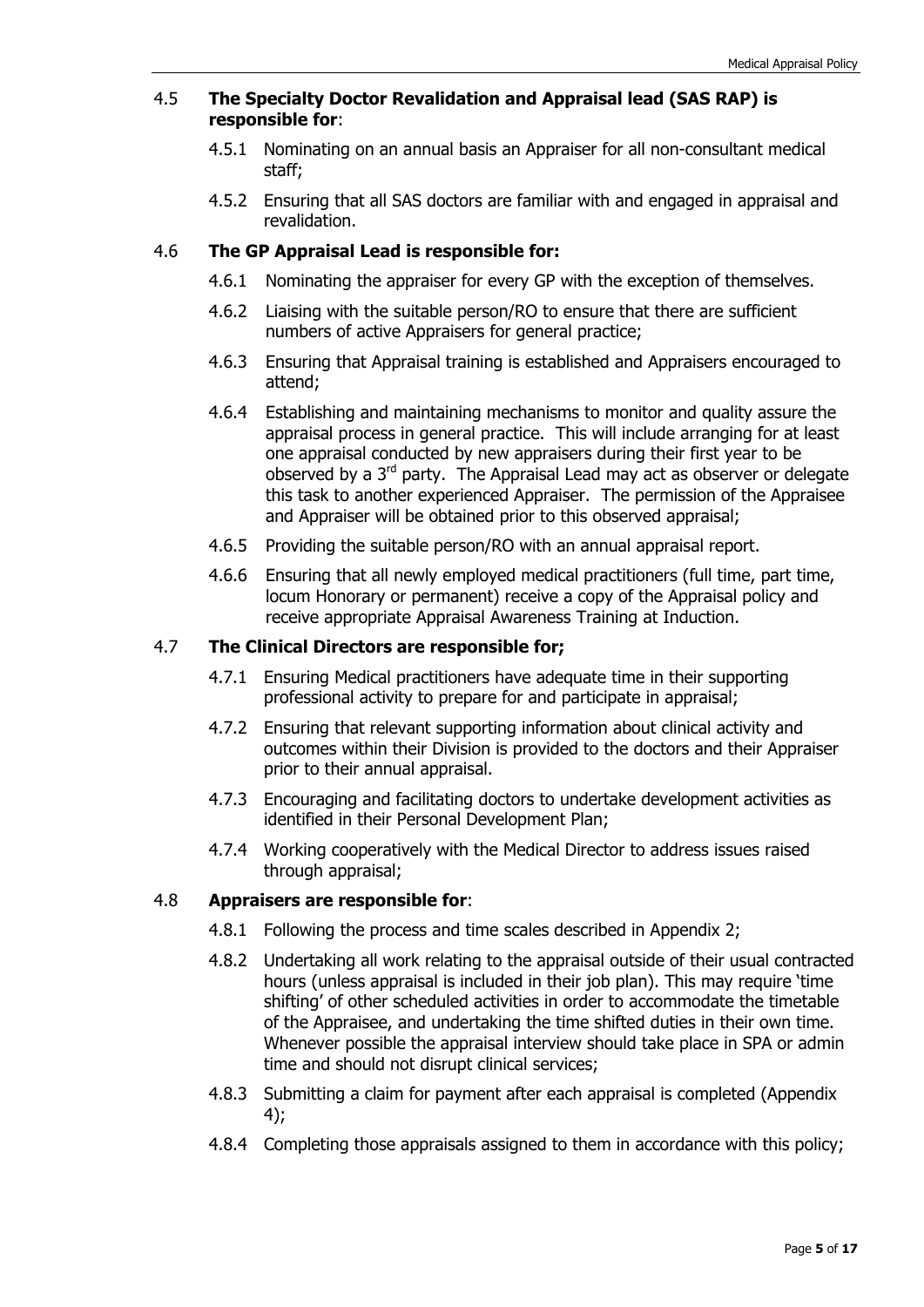- 4.8.5 Ensuring that the appraisal is based upon verifiable evidence presented by the Appraisee;
- 4.8.6 Agreeing a Personal Development Plan with the Appraisee;
- 4.8.7 Reviewing the Appraisee's progress against their previous years Personal Development Plan;
- 4.8.8 Completing the appraisal output which must be signed by the appraiser and appraisee and returned to the Medical Director within 28 days of the appraisal meeting;
- 4.8.9 In all cases the structured outputs of appraisal including the final sign-off statements should be those listed in the electronic appraisal system used.
- 4.8.10 Participating in a process of Quality Assurance which will include feedback form Appraisees as well as third party observation of appraisal.

# 4.9 **The Appraisee is required to**:

- 4.9.1 Attend appraisal training as part of induction training and as required by the suitable person/RO;
- 4.9.2 Participate in annual appraisal as described in this Policy as part of their contractual obligations and as required by the GMC;
- 4.9.3 Undertake all activities relevant to appraisal in the time allocated to Supporting Professional Activities in their job plan. This includes the appraisal meeting itself which must be scheduled in SPA time and must not result in the cancellation or curtailment of any clinical services;
- 4.9.4 Establish and maintain an electronic appraisal portfolio using the hospital PReP system for Hospital employees or Clarity system for GPs.
- 4.9.5 Provide evidence that the actions agreed in the PDP at the previous year's appraisal have been completed within the agreed timescale and where this has not been possible to provide an explanation of why not;
- 4.9.6 Provide feedback on the appraisal process by completing the feedback form provided on the electronic appraisal system being used. The appraisal is not complete until this feedback had been provided.

#### **5 Selection and Training of Appraisers**

- 5.1 Appraisers will be appointed by the suitable person/RO for Hospital Doctors and lead GP appraiser for General Practice based on the person specification outlined in Appendix 1. There will be sufficient numbers of trained Appraisers to ensure that no Appraiser is required to undertake more than 10 appraisals per year.
- 5.2 Training programmes for appraisers, including update training and training in MSF, will be identified by the suitable person/RO and made available to all Appraisers.
- 5.3 Appraisers will not undertake any appraisals until they have received training, including MSF feedback, approved by the suitable person/RO.
- 5.4 Trained Appraisers will take part in update training as required.
- 5.5 All new Appraisers will be evaluated after one year by the Appraisal Lead to ensure that the knowledge and skills to undertake appraisal are being successfully applied. This evaluation will be based on the results of Appraisee feedback and at least one observed appraisal (see Appraisal Lead responsibilities).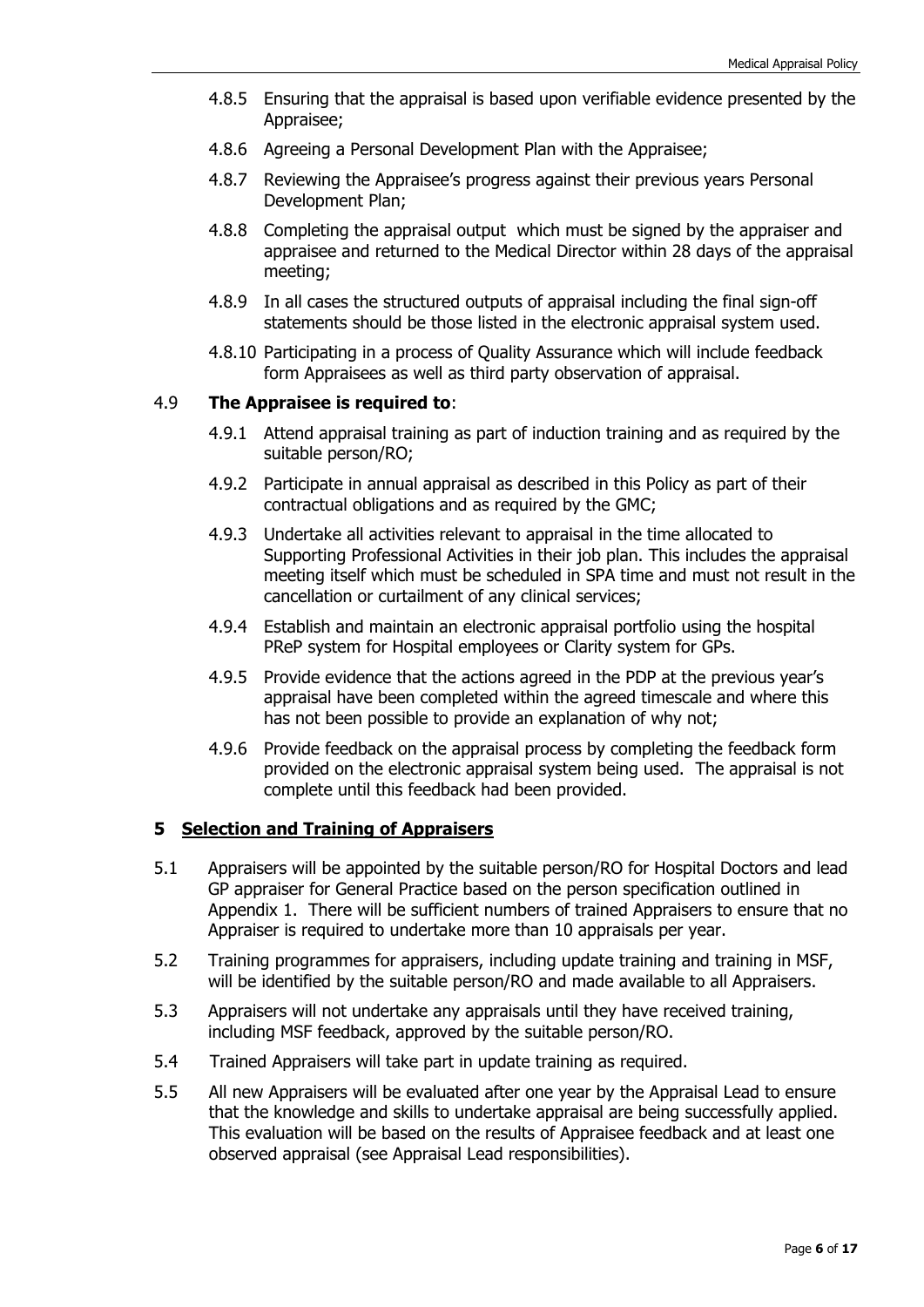# **6 Appraisal Process**

# 6.1 Allocation of Appraiser:

- 6.1.1 Appraisers will normally be a licensed doctor with knowledge of the context in which the appraisee works. However there are situations where it may be more appropriate for the appraiser to be from a non-medical background (for instance doctors in management roles). Where a question arises the suitable person/RO will make a decision about this and their decision will be final.
- 6.1.2 The Appraisee may nominate up to 3 Appraisers from the pool of trained hospital Appraisers, one of which will be allocated to undertake the appraisal. In some cases the Appraisers nominated by the Appraisee may not be suitable or available in which case another suitable Appraiser will be allocated by the hospital Appraisal lead or SAS lead or appraisal and revalidation team.
- 6.1.3 In relation to Primary Care, an appraiser and appraise will be matched via Clarity, the electronic appraisal system.
- 6.1.4 The suitable person/RO allocates the Appraiser for all Clinical Directors, Director of Medical Education and the Appraisal Lead.
- 6.1.5 The Appraisal Lead nominates the Appraiser for all other Consultant medical staff.
- 6.1.6 The SAS lead nominates the Appraiser for all non-consultant staff.
- 6.1.7 A doctor should normally have no more than three consecutive appraisals with the same appraiser and must then have a period of at least three years before being appraised again by the same appraiser. In exceptional circumstances it may be deemed appropriate for a doctor to have the same appraiser for more than three consecutive years, but this must be in agreement with the suitable person/RO
- 6.1.8 Mutual appraisal must be avoided. A doctor should not act as an appraiser to a doctor who has acted as their appraiser within the previous five years.
- 6.1.9 Both Appraiser and Appraisee must declare and if possible avoid any real or perceived conflict of interest.
- 6.1.10 If the doctor or any other person objects to the allocated Appraiser they can appeal in writing to the hospital Appraisal Lead explaining their reasons. The appeal may be repeated if there is no agreement after the first appeal. In cases where the doctor and the Appraisal lead cannot agree a suitable Appraiser, the suitable person/RO will make a final decision.
- 6.2 Preparation and Timing of Appraisal:
	- 6.2.1 Adequate preparation for the appraisal is essential and both Appraisee and Appraiser should allocate sufficient time. The process and timescale outlined in Appendix 3 must be followed.
	- 6.2.2 Each doctor will have an agreed fixed appraisal month each year. Where this month is not already established a doctor's appraisal month will be the month of their birthday.
	- 6.2.3 Each doctor will receive an automatic notification of their expected appraisal date from the hospital e-portfolio system (PReP) GP electronic appraisal system, Clarity.
	- 6.2.4 Once allocated the appraisal month may only be varied in agreement with the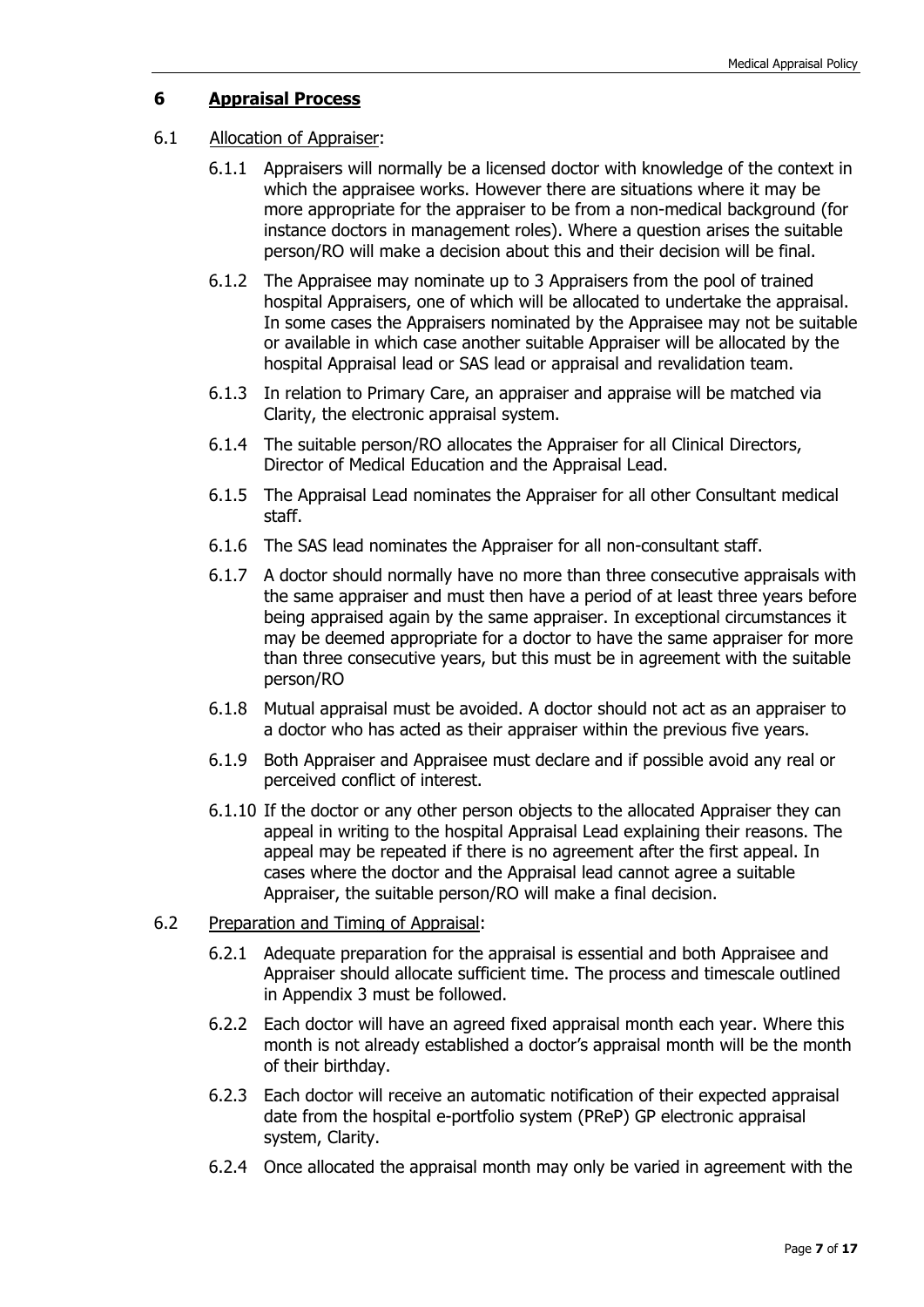suitable person/RO.

- 6.2.5 For the purpose of auditing the appraisals system the appraisal year is 1 April to 31 March. A completed annual appraisal is one where the appraisal meeting has taken place before the end of the allocated appraisal month. The appraisal meeting cannot take place after the end of the allocated appraisal month without the prior agreement of the hospital or GP Appraisal lead. In all cases the appraisals must be completed by the end of the appraisal year unless by prior agreement of the suitable person/RO.
- 6.3 Format of Appraisal:
	- 6.3.1 The hospital e-portfolio (PReP) [https://nobles.preprevalidation.com](https://nobles.preprevalidation.com/) or Clarity in the case of GPs is compulsory for all doctors for whom this policy applies.
	- 6.3.2 Appraisals are also accepted using the Revalidation Support Team (RST) Medical Appraisal Guide Model Appraisal Form (MAG pdf) provided they are attached or uploaded onto the hospital PReP system. [http://www.england.nhs.uk/revalidation/wp](http://www.england.nhs.uk/revalidation/wp-content/uploads/sites/10/2014/03/mag-mod-app-frm.pdf)[content/uploads/sites/10/2014/03/mag-mod-app-frm.pdf](http://www.england.nhs.uk/revalidation/wp-content/uploads/sites/10/2014/03/mag-mod-app-frm.pdf) .
	- 6.3.3 Paper formats are no longer accepted.
- 6.4 Supporting Information:
	- 6.4.1 Doctors are personally responsible for presenting their own supporting information, including patient and colleague feedback, in line with the GMC guidance [http://www.gmc](http://www.gmc-uk.org/doctors/revalidation/revalidation_information.asp)
		- [uk.org/doctors/revalidation/revalidation\\_information.asp](http://www.gmc-uk.org/doctors/revalidation/revalidation_information.asp)
	- 6.4.2 All doctors must submit information to their Appraiser about any incidents and complaints in which they have been named.
- 6.5 Appraisal interview:
	- 6.5.1 The appraisal interview requires structure. It will consist of:
	- 6.5.2 A reflective discussion about practice based upon the GMC domains of Good Medical Practice during which the supporting evidence will be considered.
	- 6.5.3 A professional discussion which includes agreeing a Personal Development Plan for the following year.
	- 6.5.4 The appraisal meeting is likely to require between two and three hours to ensure enough time for a meaningful discussion to take place. The place of the interview should be private and free from interruptions. The discussion should be confidential, open, honest, fair and supportive.
	- 6.5.5 The Appraiser is responsible for managing both the process and the content of the interview. The Appraiser will record the outcomes of the appraisal interview. The Appraiser will assist the Appraisee in identifying and responding to any development needs identified.
	- 6.5.6 The appraisal should enable the individual to set clear objectives for the coming year. It should identify individual needs, which will be addressed through the Personal Development Plan.
	- 6.5.7 A doctor may make a complaint about the appraisal process where they believe that the terms of this policy have not been followed or any other personnel involved in the process has not undertaken their duties in a proper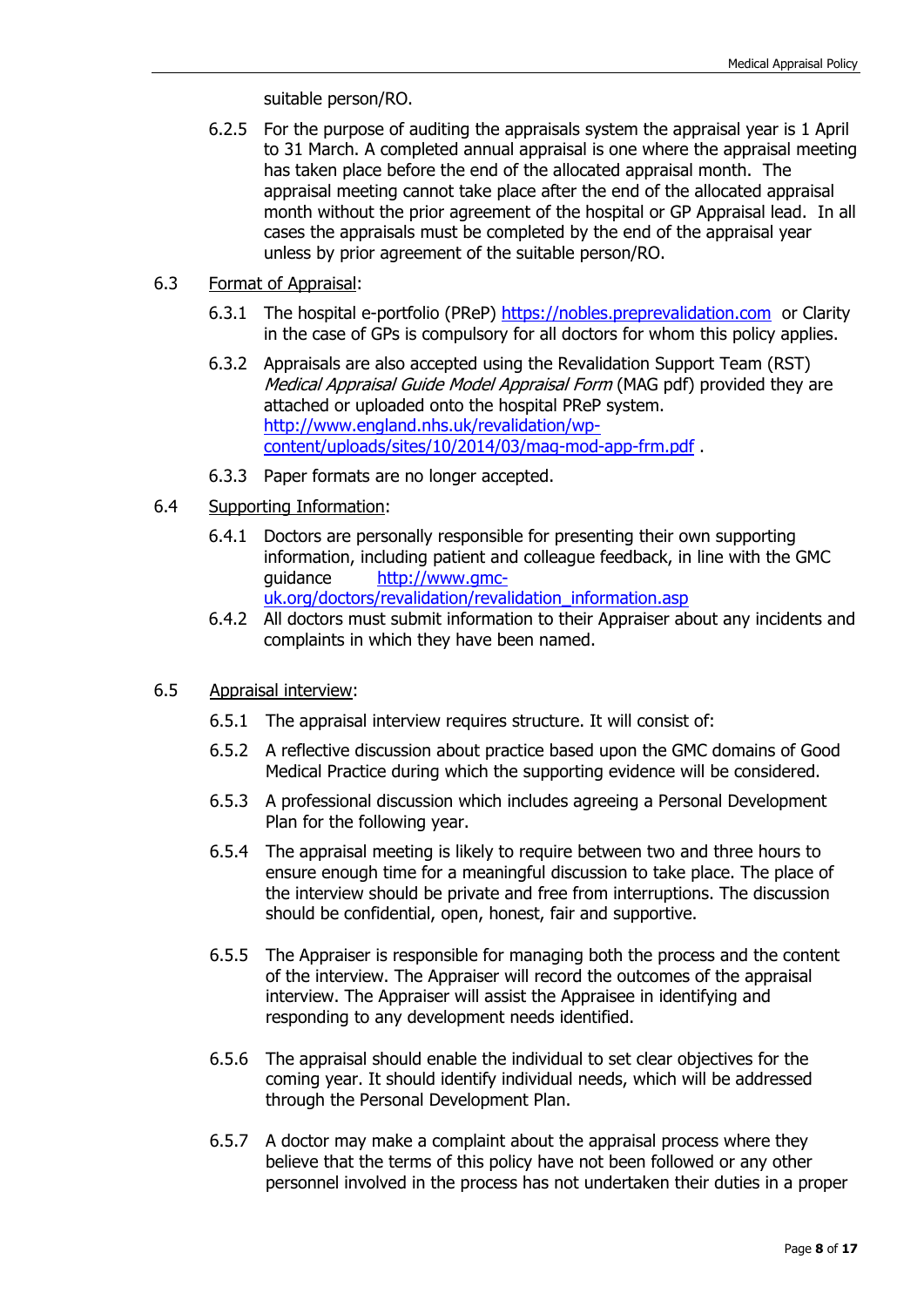and professional manner. Any complaint should follow the process described in Appendix 5.

6.6 Potential Serious Issues regarding Risk:

When it becomes apparent during the appraisal process that there is a potentially serious performance, conduct, or health issue that requires further discussion or examination, the Appraiser must suspend the appraisal and refer the matter immediately to the suitable person/RO for hospital doctors or through the Lead Appraiser for General Practice for GPs.

- 6.7 Refusal to participate:
	- 6.7.1 Appraisal is a contractual obligation for medical staff and forms part of the Terms and Conditions of Service. It follows therefore that refusal to participate will result in disciplinary action which could lead to dismissal for breach of contract. Failure to participate is defined as failing to follow this policy.
	- 6.7.2 Where a practitioner refuses to participate, the Appraisal lead will send a 'warning letter' advising the doctor of the consequences of failing to engage and inviting them to reply within 2 weeks.
	- 6.7.3 any doctor who fails to respond satisfactorily to the 'warning letter' will be referred to the suitable person/RO as quickly as possible. The suitable person/RO will investigate the reason(s) for non participation.
	- 6.7.4 Legitimate reasons for failure to meet the requirements for annual appraisal may include prolonged periods of sick leave or maternity leave etc. In the absence of an acceptable reason for non-participation, the *suitable person*/RO will consider referral to the GMC. Such a referral will be made as soon as it is apparent that a doctor is failing to participate and will not wait until a recommendation for revalidation is required.

# **7. Governance and Operational Issues:**

- 7.1 The suitable person/RO will manage an appraisal system that is subject to effective governance and ensures that all doctors with a connection to them are accounted for annually.
- 7.2 The suitable person/RO will maintain an accurate list of doctors requiring appraisal using the hospital electronic e-portfolio (PReP), which will also provide a 'dashboard' to monitor individual doctors progress as well as the overall position with regard to appraisal and revalidation of doctors connected to the suitable person/RO.

# **8. Confidentiality**

- 8.1 The Appraisal meeting is a confidential discussion between the Appraisee and Appraiser which results in agreed outputs which are shared with the *suitable* person/RO so that they may make an informed recommendation to the GMC for revalidation of a doctor. The *suitable person*/RO may also view any relevant information, including the full appraisal documentation, to assure their revalidation recommendation to the GMC about a doctor's fitness to practise.
- 8.2 The output of an individual doctor's appraisal may also be shared with;
	- 8.1.1 The Medical Director;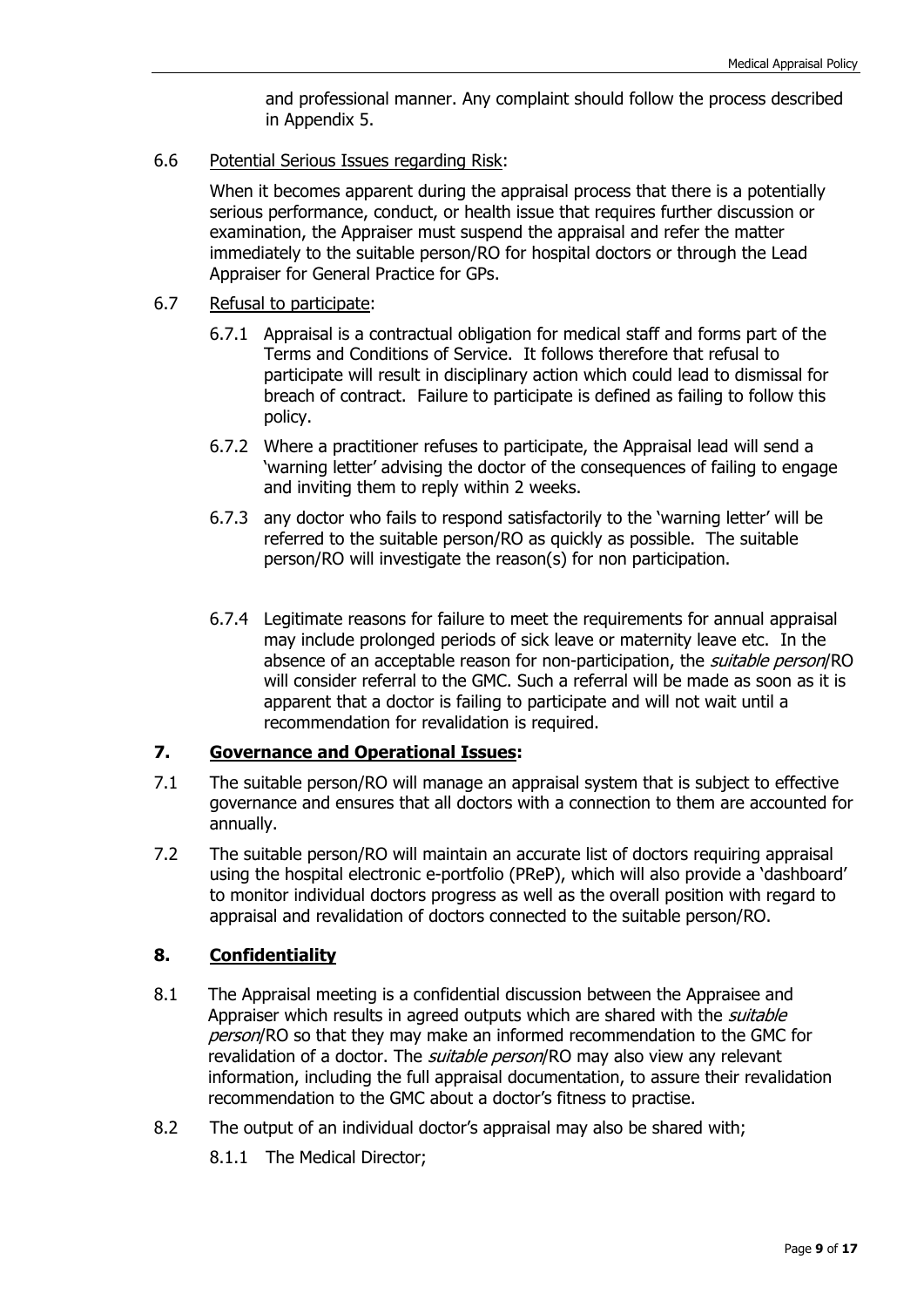- 8.1.2 The Clinical Director (PDP only);
- 8.1.3 Director of Primary Care, as appropriate
- 8.1.4 The General Medical Council;
- 8.3 Where it becomes apparent during the appraisal process that there is a potentially serious issue which may put colleagues/patients at risk, the rules of confidentiality will no longer apply and the Appraiser must immediately refer the matter to the suitable person/RO to take appropriate action. The appraisal may be suspended until the identified problems have been dealt with.
- 8.4 The outputs of appraisal will be sent to the *suitable person*/RO. The appraiser and appraisee should make the relevant Clinical Director aware of the agreed personal development plans as soon as possible. Where resources are required the PDP must be relevant to Divisional objectives or for GPs either contractual or practice objectives.
- 8.5 A record of the output of every appraisal will be held electronically and in paper form by the suitable person/RO.
- 8.6 Quality Assurance of Appraisal is a key process to ensure that local appraisal effective and fit for purpose. A number of documents published by the NHS England revalidation team describe this process including the Quality Assurance of Medical Appraisal (QAMA)

<http://www.england.nhs.uk/revalidation/ro/app-syst/>

Essential components of this process include:

- 8.6.1 Audit to assess compliance with Hospital Policy, Primary Care for GPs on appraisal for medical practitioners.
- 8.6.2 Monitoring participation and completion of documentation.
- 8.6.3 Development of training programmes for appraisal
- 8.6.4 Anonymised sampling of outputs including PDP.
- 8.6.5 Anonymised sampling of portfolios
- 8.6.6 Production of Annual Appraisal Report
- 8.6.7 Monitoring the quality of appraisals by random sampling of 10 appraisals per

year

- 8.6.8 Observation by third party of Appraisal undertaken by all new Appraisers during their first year.
- 8.6.9 Feedback summaries from appraisees.
- 8.6.10 Periodic (minimum every 3 years) independent external review of the Hospital's appraisal system

# 9. **Appendices**

- 1. Job description medical appraiser
- 2. Medical appraisal process and timescales
- 3. Information governance
- 4. Payment claim form for Appraisers
- 5. Complaints process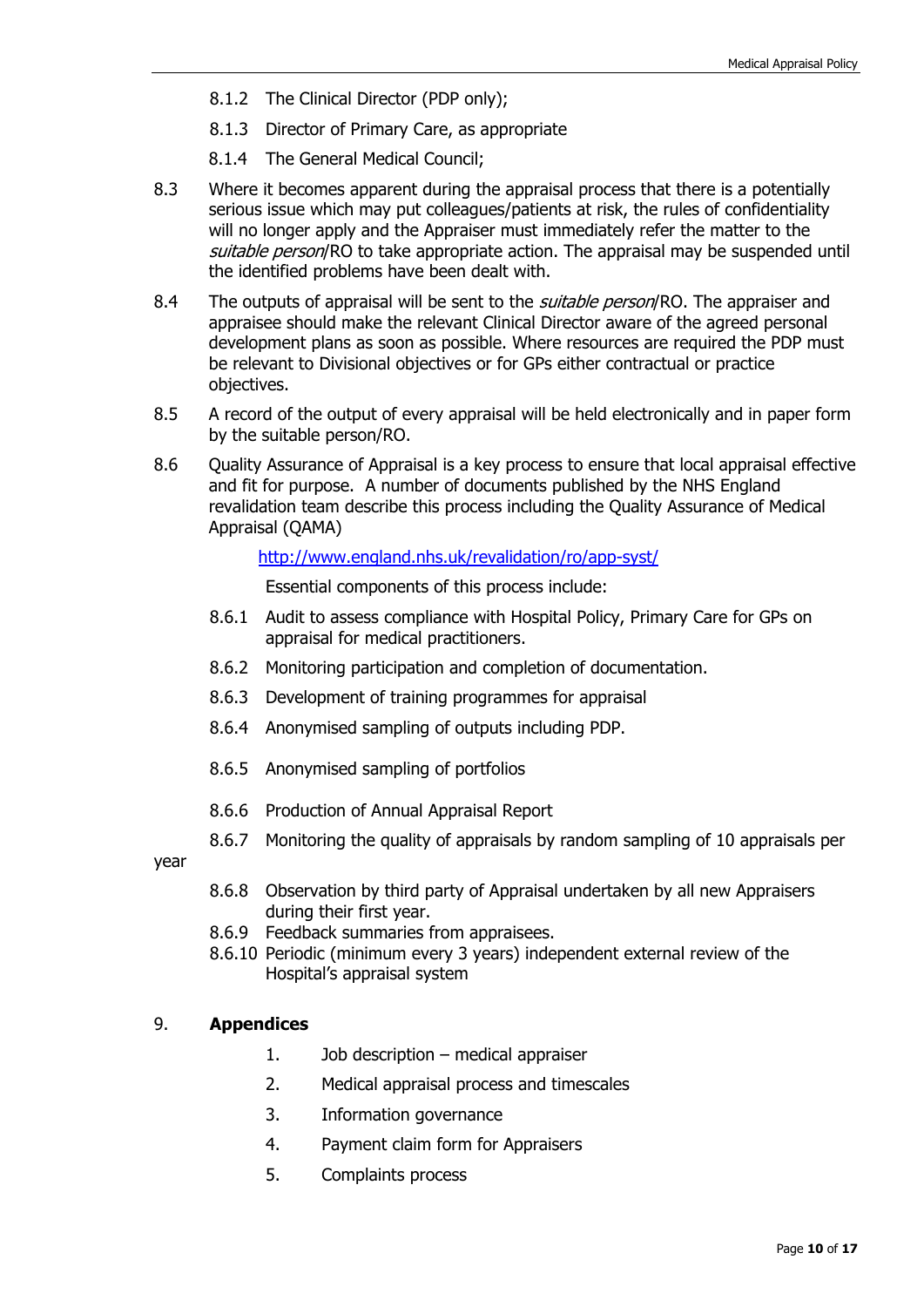# **Appendix 1**

# **Department of Health Noble's Hospital**

# **Job Description – Medical Appraiser**

| <b>Job Title:</b>      | <b>Medical Appraiser</b>                                                                                              |  |
|------------------------|-----------------------------------------------------------------------------------------------------------------------|--|
| <b>Accountable to:</b> | suitable person/Responsible Officer                                                                                   |  |
| <b>Reports to:</b>     | Appraisal lead and Clinical Directors                                                                                 |  |
| <b>Remuneration:</b>   | £500 per appraisal when that appraisal, including<br>supporting work, is done outside of normally contracted<br>hours |  |
| <b>Base:</b>           | Noble's Hospital                                                                                                      |  |
| <b>Appointment:</b>    | 3 years (reviewed at 12 months)                                                                                       |  |

# **1. Job Purpose:**

To support the Hospitals Appraisal policy and provide evidence to the Medical Director/Responsible Officer through Strengthened Medical Appraisal (SMA) that individual doctors are meeting GMC requirements for revalidation.

# **2. Key Responsibilities**

- To attend appraisal training as required by the hospital Appraisal policy.
- To undertake a minimum of 4 and maximum of 8 appraisals per annum.
- To liaise with the hospital Appraisal lead SAS RAP lead who are responsible for the allocation of appraisers to individual appraisees.
- To follow the guidance contained in the document 'Guidance for senior medical staff appraisal' WUTH 2009.
- To attend a minimum of 2 Appraisal Support group (ASG) meetings per year.
- To participate in performance review of their appraisal role and follow arrangements for Quality Assurance described in the hospital Appraisal policy.
- To understand the confidentiality of the appraisal process and when this confidentiality should be breached.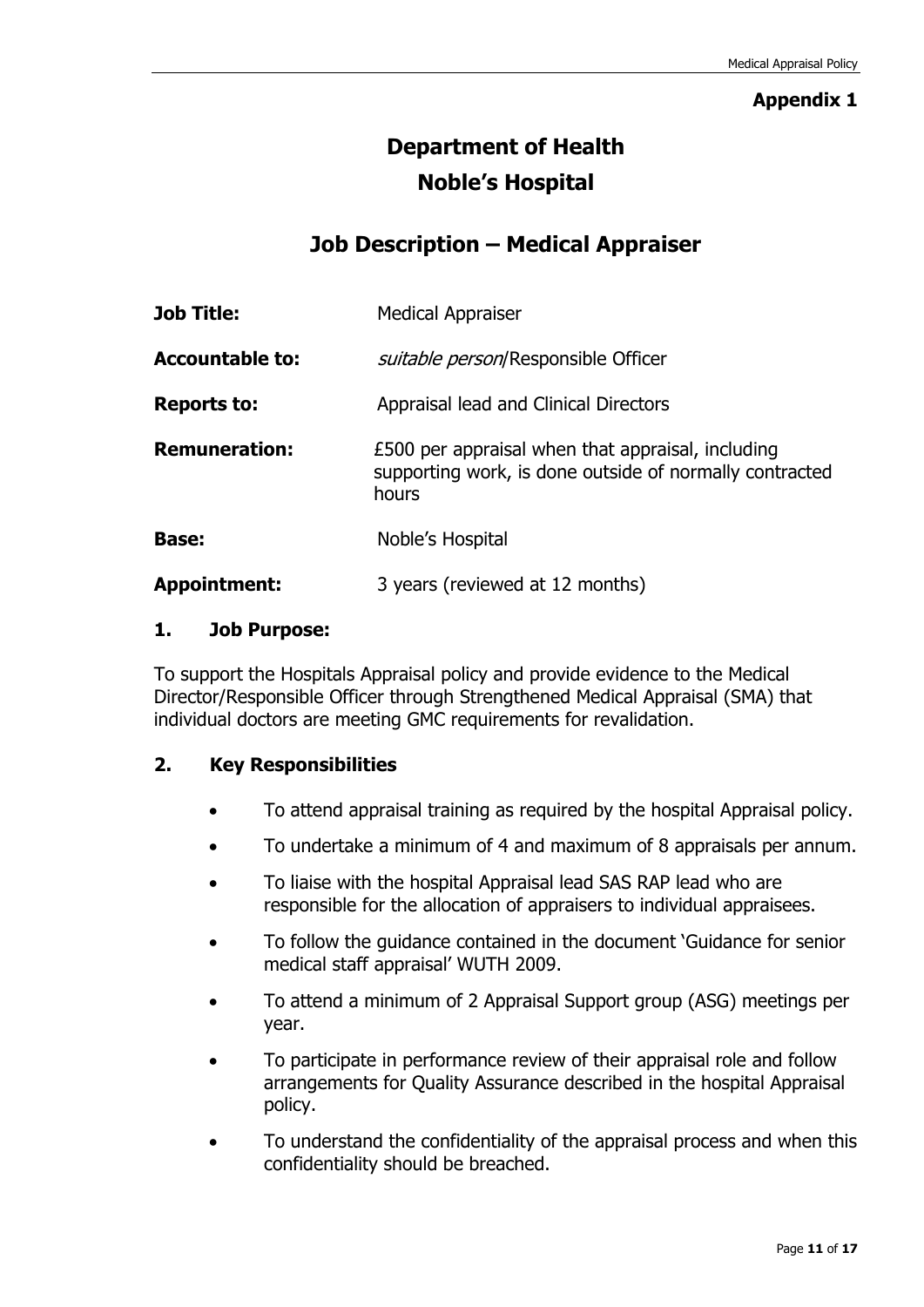To follow the appraisal process described in the Hospital appraisal policy ensuring that the timescales are adhered to whenever possible.

# **3. Person specification for Medical Appraiser**

| <b>Qualifications</b>                     | <b>Medical Degree</b>                                                                                                                                                                                                         |
|-------------------------------------------|-------------------------------------------------------------------------------------------------------------------------------------------------------------------------------------------------------------------------------|
|                                           | <b>GMC License to Practice</b>                                                                                                                                                                                                |
|                                           | Training in appraisal including MSF                                                                                                                                                                                           |
| <b>Experience</b>                         | Has been subject to a minimum of 2 medical appraisals, not<br>including those in training grades.                                                                                                                             |
|                                           | Experience of managing own time to ensure deadlines are met.                                                                                                                                                                  |
|                                           | Experience of applying principles of adult education or quality<br>improvement.                                                                                                                                               |
| <b>Knowledge</b>                          | Knowledge of the role of appraiser.                                                                                                                                                                                           |
|                                           | Knowledge of the appraisal purpose and process and its links to<br>revalidation.                                                                                                                                              |
|                                           | Knowledge of educational techniques which are relevant to<br>appraisal                                                                                                                                                        |
|                                           | Knowledge of responsibilities of doctors as set out in Good<br><b>Medical Practice</b>                                                                                                                                        |
|                                           | Knowledge of relevant Royal College speciality standards and<br>CPD guidance                                                                                                                                                  |
|                                           | Understanding of equality and diversity, and data protection and<br>confidentiality legislation and guidance                                                                                                                  |
|                                           | Knowledge of the health setting in which appraisal duties are to<br>be performed                                                                                                                                              |
|                                           | Knowledge of Evidence Based Medicine and clinical effectiveness                                                                                                                                                               |
| <b>Expertise, Skills</b><br>and Aptitudes | Excellent integrity, personal effectiveness and self-awareness,<br>with an ability to adapt behaviour to meet the needs of an<br>appraisee                                                                                    |
|                                           | Excellent oral communication skills - including active listening<br>skills, the ability to understand and summarise a discussion, ask<br>appropriate questions, provide constructive challenge and give<br>effective feedback |
|                                           | Objective evaluation skills                                                                                                                                                                                                   |
|                                           | Commitment to ongoing personal education and development                                                                                                                                                                      |
|                                           | Good working relationships with professional colleagues and<br>stakeholders                                                                                                                                                   |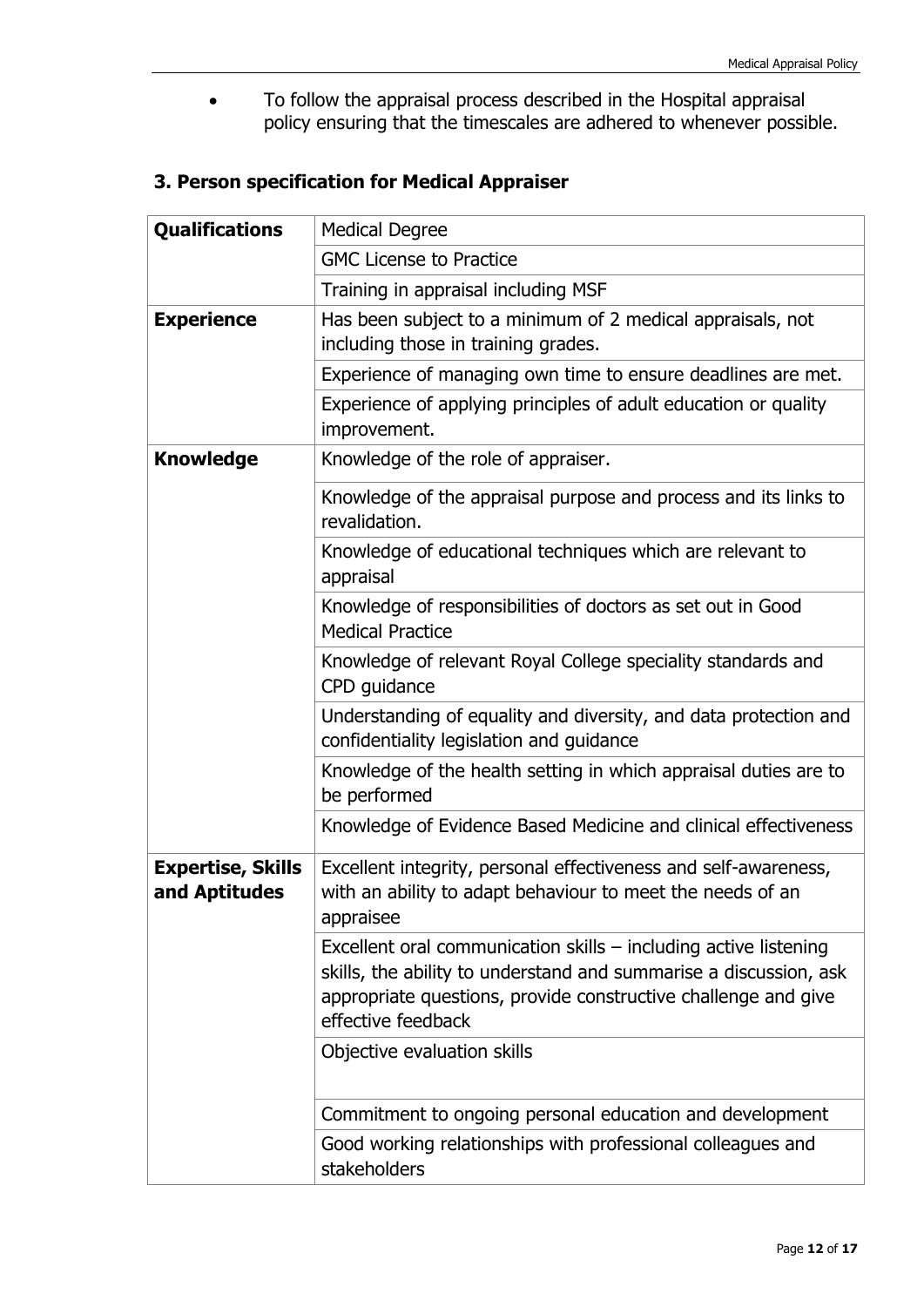|  | Ability to work effectively in a team          |
|--|------------------------------------------------|
|  | Motivating, influencing and negotiating skills |
|  | Adequate IT skills for the role                |

# **4. Job Description Agreement**

I have read and agree with the content of this job description, and accept that the role will be reviewed annually as part of the development review process.

| Job Holder's name (please print)   |              |  |
|------------------------------------|--------------|--|
|                                    |              |  |
|                                    |              |  |
| <b>Job Holder's signature:</b>     |              |  |
|                                    |              |  |
| Line Manager's name (please print) |              |  |
|                                    |              |  |
|                                    | Date: $\_\_$ |  |
| Line Manager's signature:          |              |  |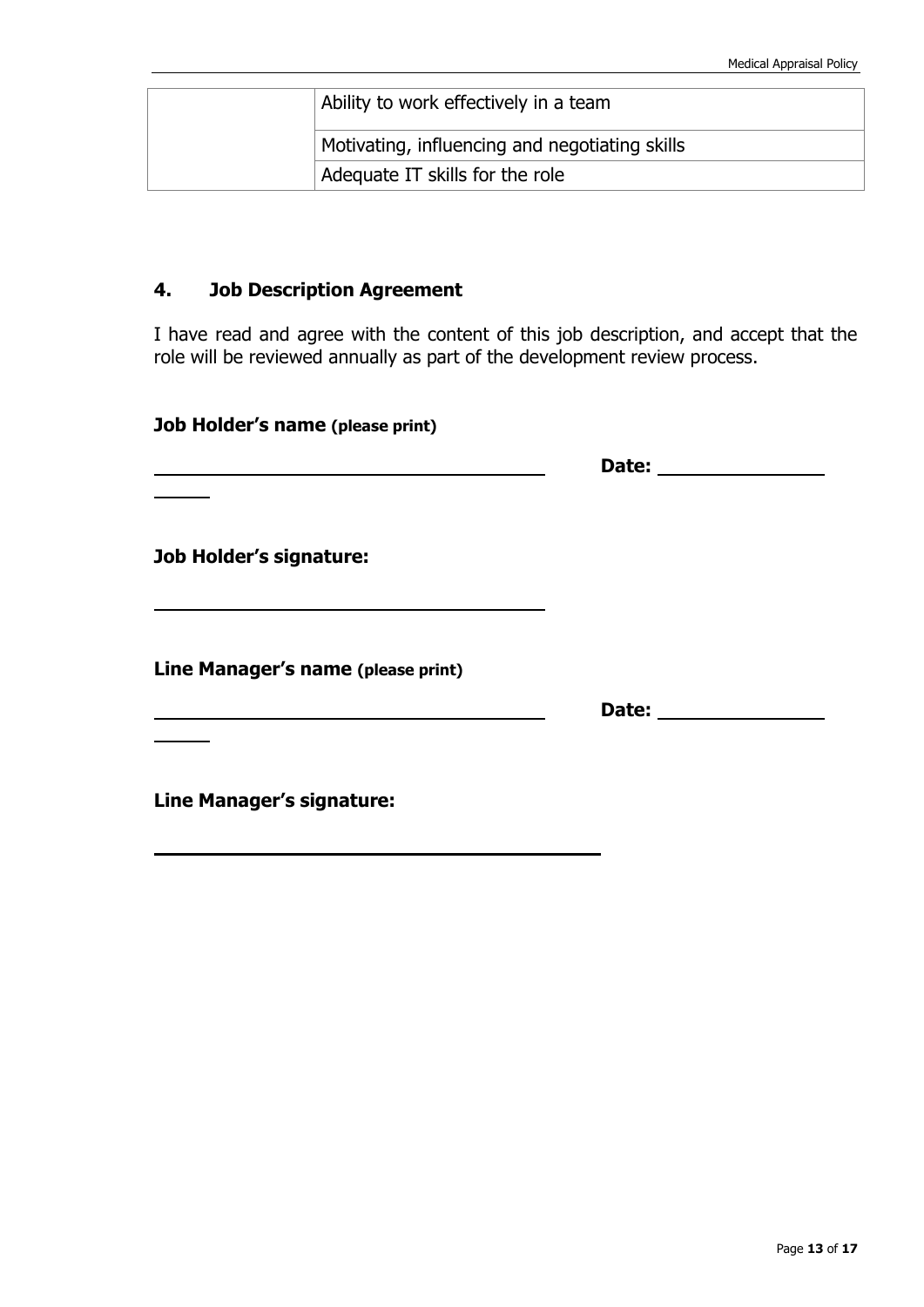#### **Appendix 2 Medical appraisal process and timescales**

The flow chart below describes the process and timescales for undertaking an annual appraisal.

The appraisal year runs from  $1<sup>st</sup>$  April to  $31<sup>st</sup>$  March

At least 90 days before the start of the appraisal year the revalidation team invites all doctors who need to change appraiser to nominate 3 appraisers.

At least 60 days before the start of the appraisal year the doctor sends names of 3 nominated appraisers to the revalidation team (Hospital doctors).

At least 90 days before the start of the appraisal year the revalidation team invites all doctors who need to change appraiser to nominate 3 appraisers.

At least 30 days before the start of the appraisal year the revalidation team confirms the name of the appraiser and appraisal month with appraise and enters this on to the hospital <sup>e</sup>portfolio (PReP) or Clarity for GPs. The revalidation team informs appraiser of their allocated appraises and appraisal dates. The Appraisal Lead must be notified of any objections to the allocated appraiser within 30 days.

At least 28 days prior to the last day of the doctor's appraisal month, doctor and appraiser notify a mutually agreed appraisal date to the revalidation team and enter this date on PReP/Clarity.

At least 14 days prior to the agreed appraisal date the doctor submits appraisal input forms to their appraiser.

At least 7 days prior to the agreed appraisal date appraiser reviews appraisal input forms and clarifies any aspects with the doctor where necessary. If the appraisal needs to be postponed the doctor and appraiser agrees a new date.

On agreed appraisal date the doctor and appraiser hold appraisal discussion and draft an appraisal summary and PDP.

No later than 14 days after appraisal meeting the doctor and appraiser sign off agreed appraisal documentation and complete the appraisal outputs\* including appraisal feedback forms. Where applicable, appraiser submits invoice to the revalidation team.

\* For every medical appraisal the st5ructured outputs of appraisal including the final sign-off statements for the appraisal should be those listed in the RST Medical Appraisal Guide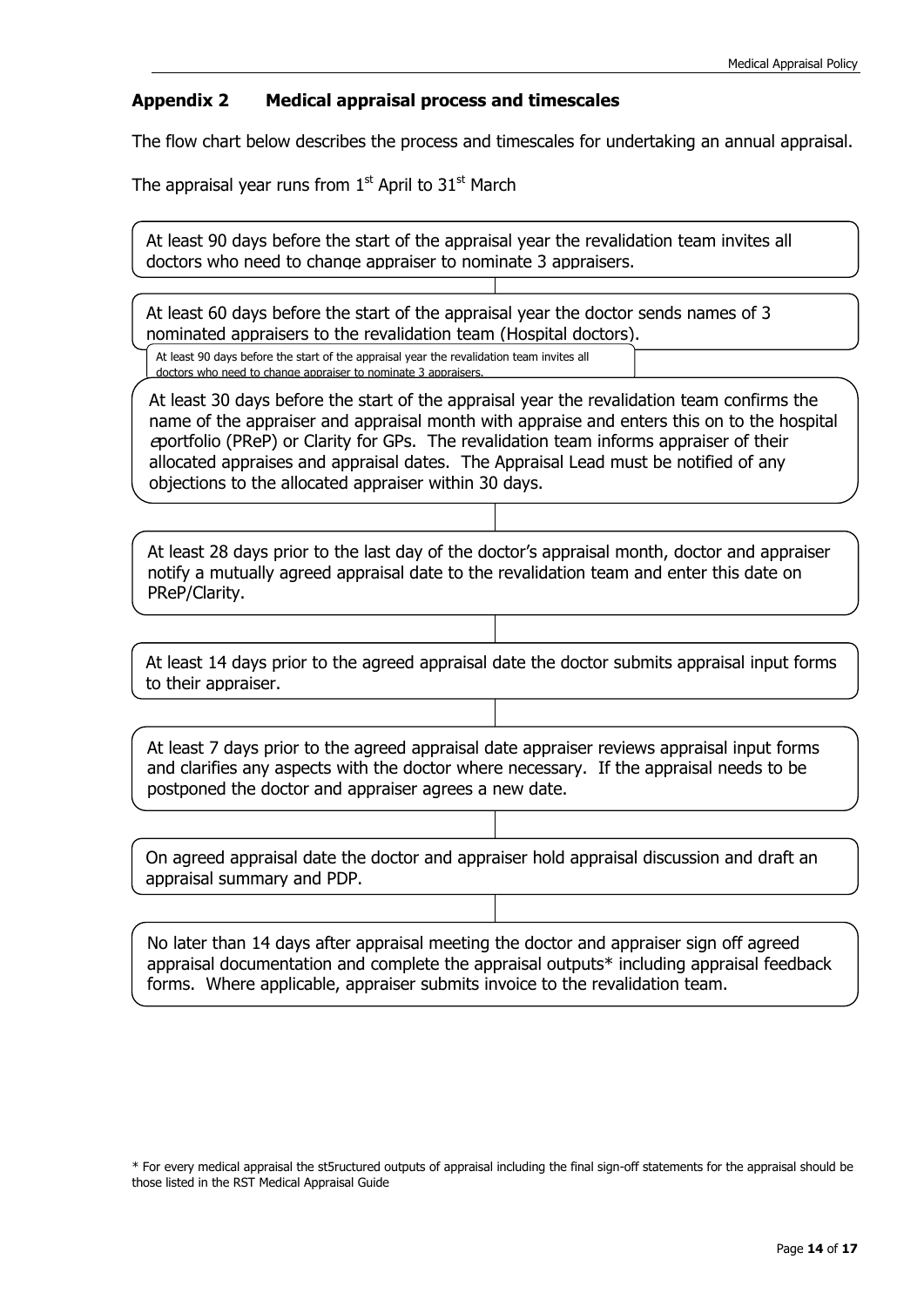# **Appendix 3 : Information governance**

The RST quidance *Information Management for Medical Revalidation in England*, and the guidance and English legislation, on which this is based, applies.

As a consequence of this, the following specific arrangements apply:

- All relevant records should be maintained by the doctor and the *suitable* person/RO
- The appraiser requires access to the doctor's portfolio and appraisal forms for the purpose of carrying out the appraisal. The appraiser is not allowed to maintain or keep personal records about a doctor's appraisals for any purpose. All the appraiser's records of the doctor's appraisal portfolio and appraisal form should therefore be destroyed when the appraisal has been completed and the outputs have been received by the doctor and the *suitable person*/RO.
- Drafts of a doctor's appraisal documentation may be exchanged by e-mail between a doctor and their appraiser only using secure means which are compliant with the The hospital PReP system also provides a secure means for sharing information; the security of the storage has been approved by the Isle of Man Data Protection Supervisor . When it is necessary to send appraisal documentation by e-mail, the most straightforward means of achieving this is for the documentation to be sent between iom.gov email accounts. Where the doctor does not have a secure iom.gov e-mail account, further advice should be sought from the *suitable person*/RO as to whether an alternative e-mail account is acceptable or a suitable alternative method of exchanging the documentation should be used.
- Such alternatives of exchanging a doctor's appraisal documentation between a doctor and their appraiser include exchanging it using a securely encrypted mass storage device (memory stick), or using a local intranet facility which has been shown to meet the requirements of the NHS confidentiality code of practice. When in possession of a memory stick containing a doctor's appraisal documentation, the appraiser is responsible for its security in the same way as for a private and confidential paper document.
- After the appraisal is complete, the appraiser must send a copy of the final appraisal documentation to the doctor for their records, and a copy to the suitable person/RO. Where the RST Medical Appraisal Guide Model Appraisal Form ("MAG form") is used, this should be the "Locked down" version of the form.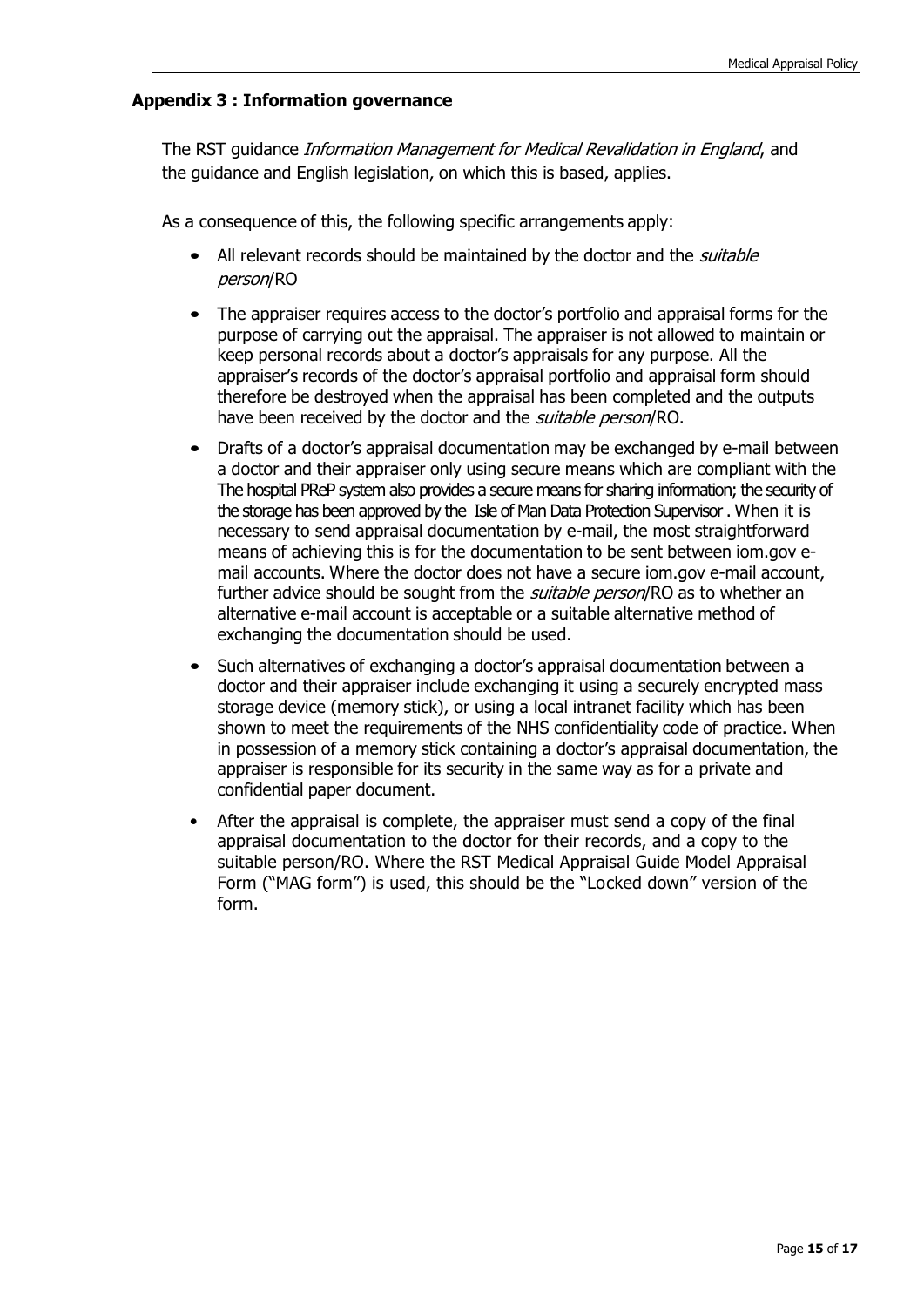# **Appendix 4**



**Isle of Man** Government Reiltys Ellan Vannin

# Department of Health and Social Care

Rheynn Slaynt as Kiarail y Theay

#### APPRAISAL REMUNERATION

| Appraiser:                                                                                                                                                                                                 |                                                                                                                                                                                                                                                                                                                                                                                                    |
|------------------------------------------------------------------------------------------------------------------------------------------------------------------------------------------------------------|----------------------------------------------------------------------------------------------------------------------------------------------------------------------------------------------------------------------------------------------------------------------------------------------------------------------------------------------------------------------------------------------------|
| Appraisee:                                                                                                                                                                                                 |                                                                                                                                                                                                                                                                                                                                                                                                    |
| Division to be charged:                                                                                                                                                                                    |                                                                                                                                                                                                                                                                                                                                                                                                    |
| Date Undertaken                                                                                                                                                                                            |                                                                                                                                                                                                                                                                                                                                                                                                    |
| Checked by:                                                                                                                                                                                                |                                                                                                                                                                                                                                                                                                                                                                                                    |
| Authorised by:                                                                                                                                                                                             |                                                                                                                                                                                                                                                                                                                                                                                                    |
| Cost Centre:                                                                                                                                                                                               |                                                                                                                                                                                                                                                                                                                                                                                                    |
| 1931030202<br>□ 1931040203<br>□ 1931040301<br>□ 1931040504<br>□ 1931040601<br>□ 1931040905<br>□ 1931040906<br>□ 1931040908<br>□ 1931040910<br>□ 1931040911<br>□ 1931050202<br>□ 1931050302<br>□ 1931060107 | Med - Medical Staffing<br>Sur - Medical Staffing Orthopaedic Services<br>Sur - A&E<br>Sur - Medical Staffing Surgical Services<br>Sur - Medical Staffing Anaesthetic Services<br>Sur - Breast Service<br>Sur - Urology Service<br>Sur - ENT Service<br>Sur - Dental Services<br>Sur - Ophthalmology<br>WCO - Obstetricians/Gynaecologists<br>WCO - Paediatricians<br>Diag - Rad - Medical Staffing |
| □ 1931060210<br>□ SA0001293                                                                                                                                                                                | Diag - Path - Medical Staffing<br>Hospice                                                                                                                                                                                                                                                                                                                                                          |
| □ 1922010102<br>□ 1913211001<br>□ 1927010101                                                                                                                                                               | <b>Occupational Health</b><br><b>Mental Health</b><br><b>Public Health</b>                                                                                                                                                                                                                                                                                                                         |

Please submit one form per appraisal to Appraisal and Revalidation Team, Management Suite, Noble's Hospital, for processing.

Each claim is awarded £500 per appraisal